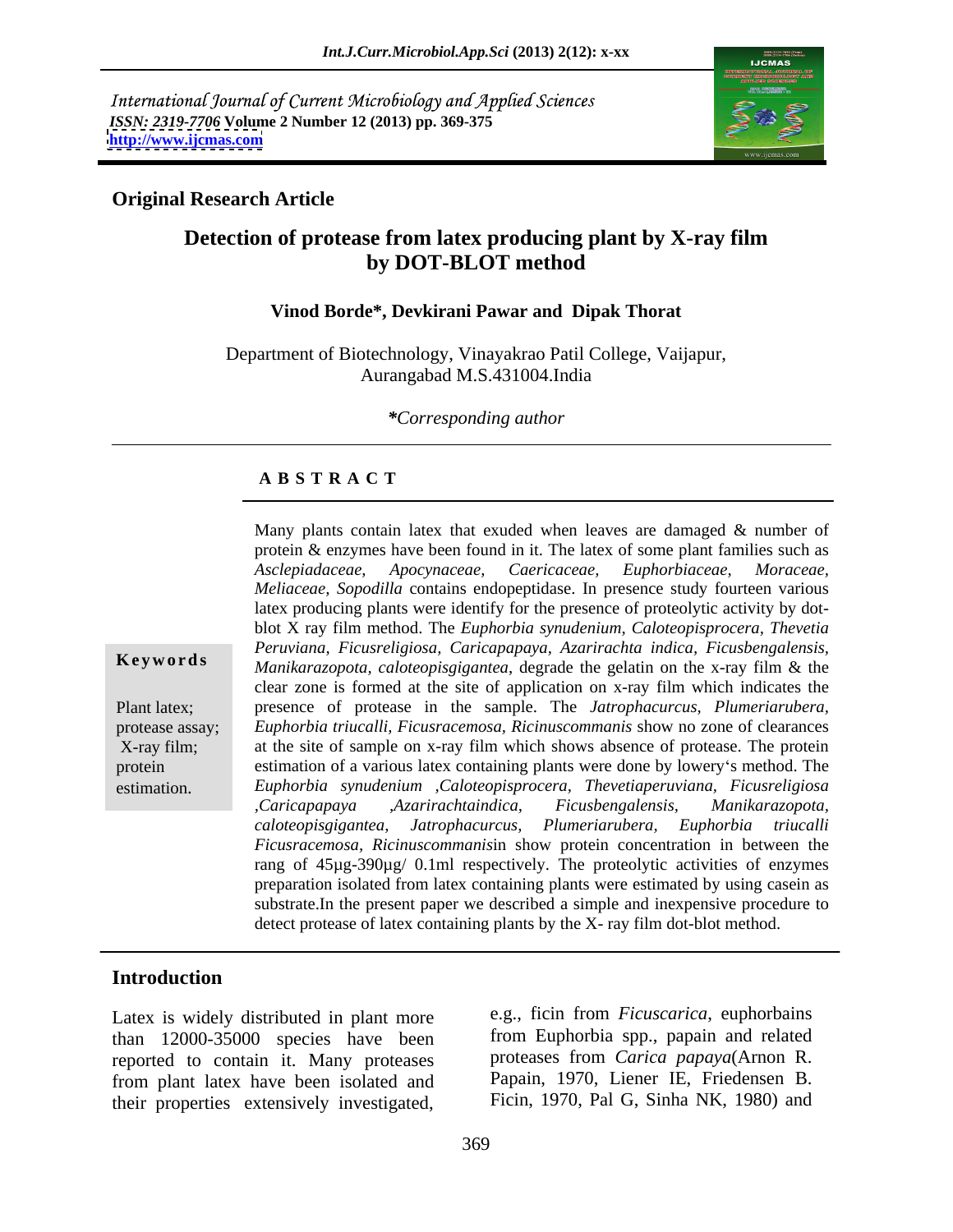calotropain from *Calotropis*  plants appears to be inconsistent with and *gigantean*(Abraham KJ, Joshi PN,1979). even undermining the widely accepted Proteases have also been purified and defense hypothesis. Meanwhile, latex is characterized from oat, wheat flag, maize, known to be a rich source of enzyme such *Phaseolus vulgaris*, *Onopordum turcicum*, as proteases (Arima et al.2000; Arribere *Spinacia oleracea* and *Petroselinum*  et.al., 1998; Cohen et al., 1986; Kimmel *crispum* leaves (Jiang WB, Lers A, &Smith et al., 1954; Kramer& Whitaker, Lomaniec E, Aharoni N, 1999). Proteases 1964; Sgarbieri et al.,1964), chitinase are important enzymes of plant (Azarkan, 1997; O Riordain et al., 2002) metabolism and are instrumental in etc. In particular, cysteine proteases are regulating senescence (Lauriere C. 1983). found in the latex of several plants, such as They are responsible for the degradation papaya and fig, in great abundance of proteins. Proteolytic enzymes are used (Arribere et.al., 1998; Cohen et al., 1986; extensively inindustrial and medical Kimmel&Smith et al., 1954; Kramer& applications (WardO P. 1985**).** As latex Whitaker, 1964; Sgarbieri et al., 1964), often contains toxic compounds against although their physiological roles remain herbivorous insects (e.g. cardenolide in unknown.The enzymes that cleave peptide milk weed and alkaloid in poppy) bonds of a protein are referred to as (Dussourd 1993; Farrel et.al., 1991; proteolytic enzymes or proteases. In the Harborne, 1993),and as large amount of present paper, we described a simple and fluid intensely exudes immediately after inexpensive procedure to detect protease an insect attack at the point of damage in of latex on the X- ray film by dot-blot spite of the relatively small total amount of method. Gelatine, a denatured form of latex suggested to exist in whole plant collagen is a substrate commonly used to (Dussourd & Denno, 1991; Farrel et.al. detect proteolytic activity [D.E.kliener 1991),some biologists hypothesized that latex provides plants with an ideal defense demonstrated the use of gelatin coating mechanism against insect herbivores present on X-ray film as a substrate for (Dussourd ,1993,Dussourd & Denno, detecting aggregate proteolytic activity in 1991; Farrel et.al., 1991; Harborne, 1993; a dot-blot assay. With the help of X-ray Dussourd & Eisner,1987).However, film assay variety of proteolytic enzymes neither apparent toxicity nor toxins have including serine proteinases, been reported from the majority of latex Metalloproteinase, thiolproteinases, and producing plants. For e.g., no apparent acid proteinases have been demonstrated toxins have been reported from the latex of [A.L Cheung., 1991].The present study papaya, Ficus species, dandelion, mulberry, or the rubber tree, although these plants are well known latex producing plants. In such cases, the defensive role of latex has usually been attributed partly to its sticky nature, which would enable the plants capture and immobilize the mouth parts of insects (Dussourd, 1993, Dussourd& Denno, 1991; Farrel et.al., 1991). However, the

even undermining the widely accepted defense hypothesis. Meanwhile, latex is Kimmel&Smith et al., 1954; Kramer& method.Gelatine, a denatured form of 1994]. [A.L.cheung et.al.1991] have including serine proteinases, Metalloproteinase,thiolproteinases, was conducted to detect the protease from fourteen various latex producing plants by dot-blot X -ray film method.

## **Materials and Methods**

### **Collection of latex from the sample**

absence of apparent toxicity from such was collected in a sterile container by The plants were obtained from the rural area around the Vaijapur village. The latex was collected in a sterile container by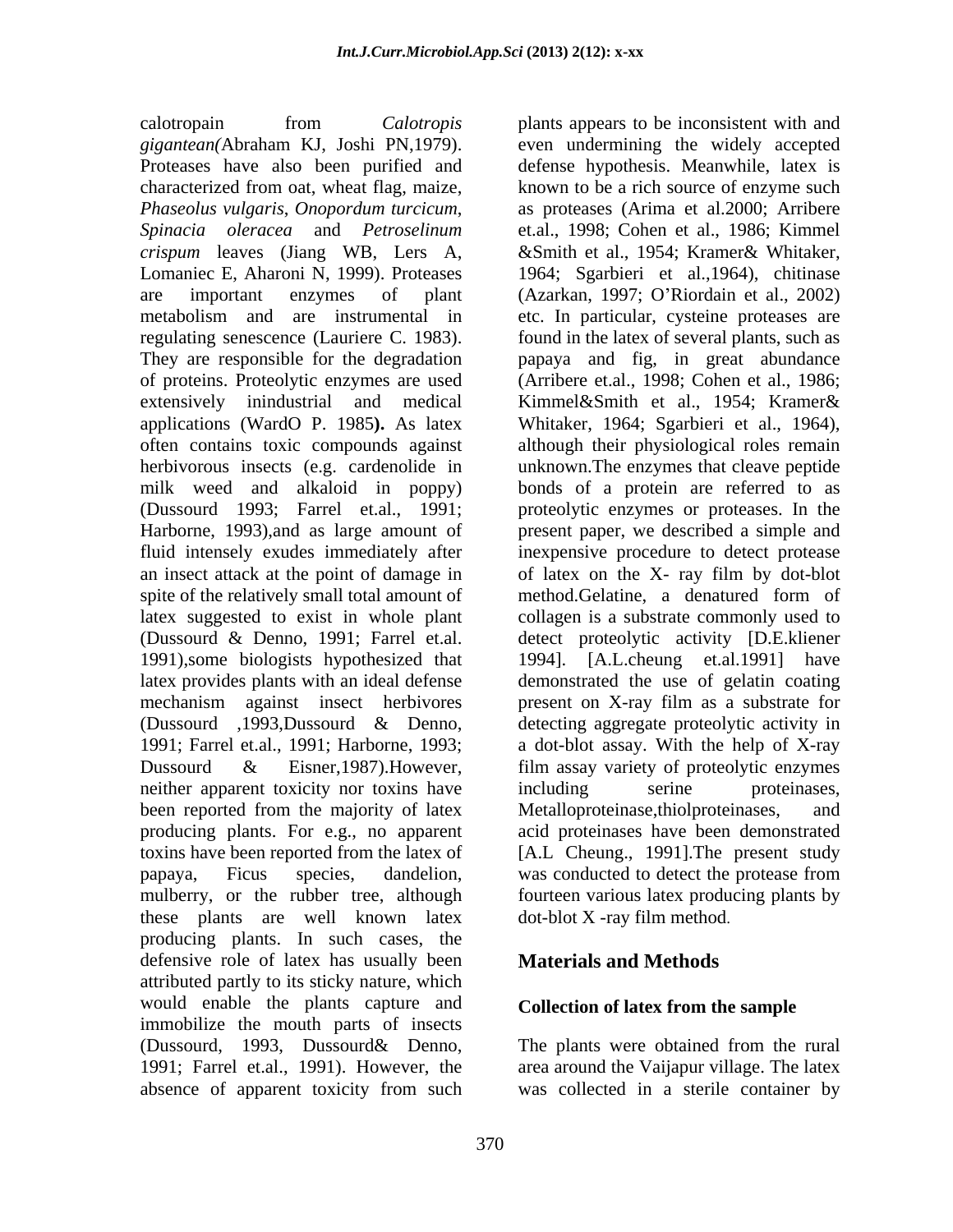X-ray film .The protease present in latex degrade the gelatin on the X-ray film and the clear of zone is formed at the site of<br>
Results and Discussion sample applied on X-ray film [Vinod Borde et.al.2012].[Fig.1].

Protein concentration in the enzyme<br>Azarirachta indica, Ficusbengalensis, extract was determined using Folin azartrachia indica, Ficuspengalensis,<br>Circulation and the mean has a manifestation of Manikarazopota, caloteopisgigantea Ciocalteu reagent as per the procedure of Lowry et al. (1951), Crystalline Bovine Serum Albumin used as standard protein<br>Serves and the state of the standard comes. The sample on X-ray film. The for preparation of standard curve. The sample on X-ray 11m. The different eliminate of preparation standard Jatrophacurcus, Plumeriarubera, different aliquots of protein standard *Jatrophacurcus*, *Plumeriarubera*,<br>Lumeria standard *Euphorbia triucalli*, *Ficusracemosa*, allowed reacting with Folin phenol reagent. The absorption of the blue color

modified method of [Tsuchicla et.al.1986] by using casein as substrate.100µl 0f enzymes solution was added to 900  $\mu$ l of *trucalli, Carica papaya, Azarirachta*<br> *indica Ficusbengalensis,* substrate solution  $[2\%$  casein in  $10 \text{mM}$ .  $\frac{100 \text{mG}}{2}$ <br>True Cl, by for a H,  $\frac{9.01 \text{mG}}{2}$  the mixture wes Manikarazopota, Tris-Cl buffer pH 8.0] the mixture was incubated at 50°C for 20 min. Reaction was terminated by the addition of an equal volume of 10% chilled Trichloro acetic acid (TCA) then the reaction mixture was allowed to stand in ice for 15 min to precipitate the insoluble protein.The supernatant was separated by  $\frac{9.444 \text{ units}}{1.1}$   $\frac{1.1}{2.1}$   $\frac{1.1}{2.1}$   $\frac{1.1}{2.1}$   $\frac{1.1}{2.1}$   $\frac{1.1}{2.1}$   $\frac{1.1}{2.1}$   $\frac{1.1}{2.1}$   $\frac{1.1}{2.1}$   $\frac{1.1}{2.1}$   $\frac{1.1}{2.1}$   $\frac{1.1}{2.1}$   $\frac{1.1}{2.1}$   $\frac$ centrifugation at 10,000 rpm for 10 min at  $\frac{10}{4}$  linguest specific activity 9.444 unit/ing,  $4^{\circ}$ c,the acid soluble product in the *Jatrophacurcus* 6./5 unit/mg, supernatant was neutralized with 5ml of 0.5M  $\text{Na}_2\text{CO}_3$  solution . The colour community 5.9515 univing, *Euphoroia* developed after adding 0.5 ml of 3 fold

breaking of the leaves while the other parts diluted Folin ciocalteau reagent was of the plant were obtained by up-rooting measured at 660 nm.All assay were done the plant. in triplicate .One protease unit is defined **Protease activity of latex by the dot-** mol of tyrosine per ml per minute under **blots method** the above assay condition. The specific 10µl of latex sample, spotted on to strip of activity per milligram of protein. [Table: as the amount of enzymes that release 1µ activity is expressed in unit of enzymes 2].

# **Results and Discussion**

**Protein Estimation** analyzed for protease activity. *Euphoroia* developed was measured at  $540 \text{ nm}$  using  $\frac{C \text{train}}{C}$  at the site of sample on  $\Delta$ -ray spectrophotometer. [Table: 1]. The metal metal of the spectrophotometer. [Table: 1]. The spectrophotometer. Table: 1]. Protease activity was assayed by a Caloteopisprocera, Ficus religiosa, The fourteen samples collected were analyzed for protease activity. *Euphorbia synudenium, Caloteopisprocera Thevetia Peruviana, Ficusreligiosa, Caricapapaya, Azarirachta indica, Ficusbengalensis, Manikarazopota, caloteopisgigantea* degrade the gelatin on the X-ray film & a clear of zone is formed at the site of sample on X-ray film. The *Jatrophacurcus, Plumeriarubera, Euphorbia triucalli, Ficusracemosa, Ricinus commanis* show no zone of clearance at the site of sample on X-ray film. Total protein concentration of *Euphorbia synudenium, Caloteopisprocera, Ficus religiosa, Ficusracemosa, Jatrophacurcus, Thevetia peruviana, Plumeria rubera, Euphorbia triucalli, Carica papaya, Azarirachta indica ,Ficusbengalensis, Manikarazopota, caloteopisgigantea*, *Ricinus commanis* were found in range of 45µg-390 µg/0.1ml respectively. The specific activity of crude enzymes preparation isolated from latex containing plants were estimated by using casein as substrate and is in rang of 0.61827 to 9.444 units. *Euphorbia synudenium* show highest specific activity 9.444 unit/mg, *Jatrophacurcus* 6.75 unit/mg, *Manikarazopota* 6.51786 unit/mg, *Ricinus commanis* 5.9375 unit/mg, *Euphorbia triucalli* 3.20513 unit/mg, *Ficus religiosa*  2.1794 unit/mg, *Thevetiaperuviana*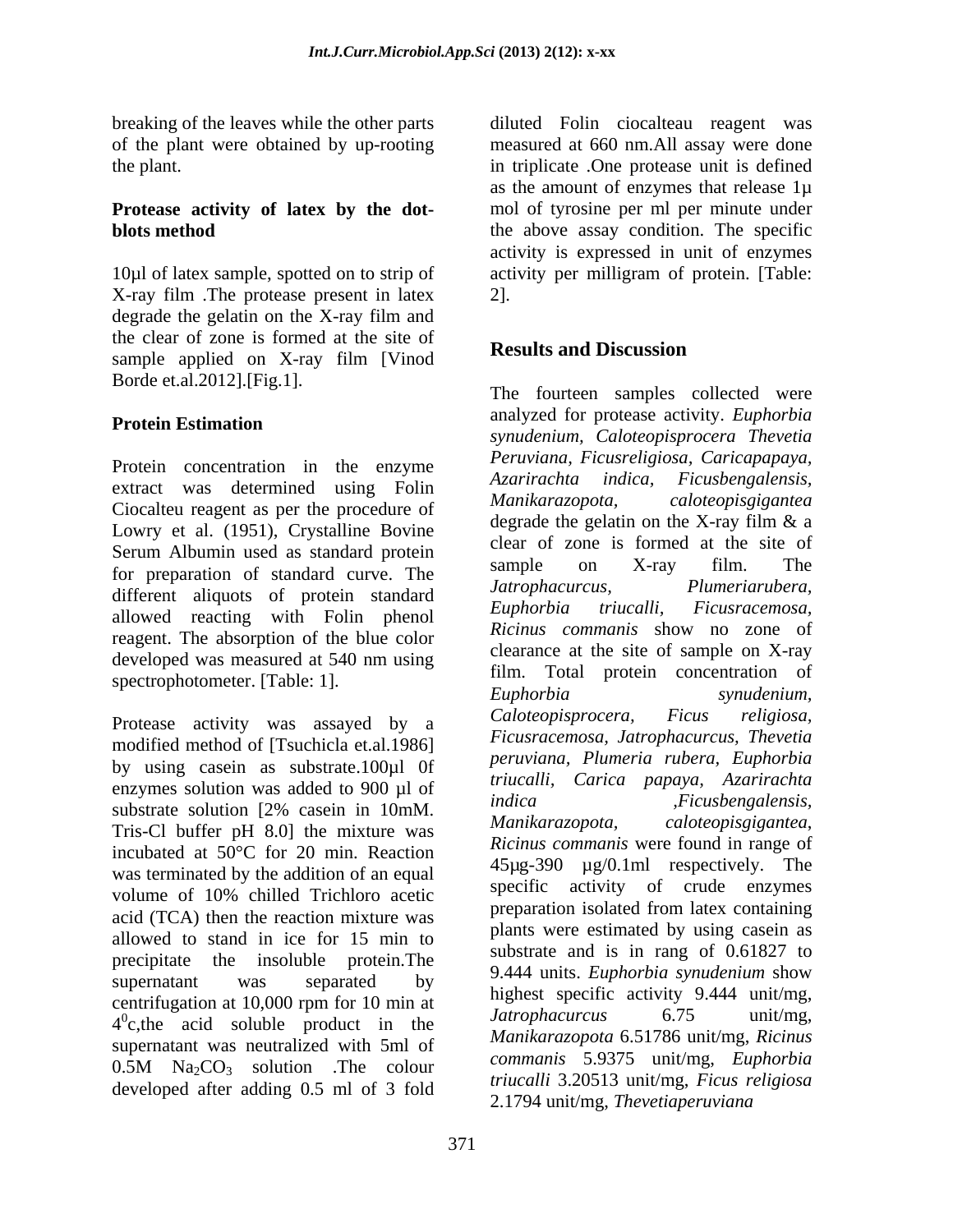

### Fig.1: Dot-blot assay on x-ray film

Jatrophacurcus, Plumeriarubera, Euphorbia triucalli, Ficusracemosa, Ricinuscommanis show no zone of clearances is formed at the site of sample on x-ray film, in fig.1,5,9,10,11. The Euphorbiasynudenium, Caloteopisprocera, Thevetia Peruviana, Ficusreligiosa, Caricapapaya, Azarirachtaindica, Flcusbengalensis, Manikarazopota, caloteopisgigantea, degrade the gelatin on the X-ray film & show the clear zone at the site of sample on X-ray film, in fig.2,3,4,6,7,8,12,13,14.

| S.No | <b>Sample name</b>    | <b>Concentration in of</b><br>protein µg/0.1ml |
|------|-----------------------|------------------------------------------------|
|      | Euphorbia             | 112.5                                          |
|      | synudenium            |                                                |
|      | AzadirachtaIndica     | 390                                            |
|      | Ricinuscommanis       | 367.5                                          |
|      | Carica papaya         | 290                                            |
|      | Manikarazapota        | 195                                            |
|      | <i>Jatrophacurcas</i> | 100                                            |
|      | Thevetia peruviana    | 120                                            |
|      | Calotropis gigantea   | 70                                             |
|      | Ficusreligiosa        | 70                                             |
| 10   | Ficusbengalensis      | 140                                            |
| 11   | Ficusracemosa         | 87.5                                           |
| 12   | Calotropisprocera     | 45                                             |
| 13   | Plumeriarubera        | 85                                             |
| 14   | Euphorbia triucalli   | 110                                            |

#### **Table.1** Total protein concentration in latex Determination of protease activity**:**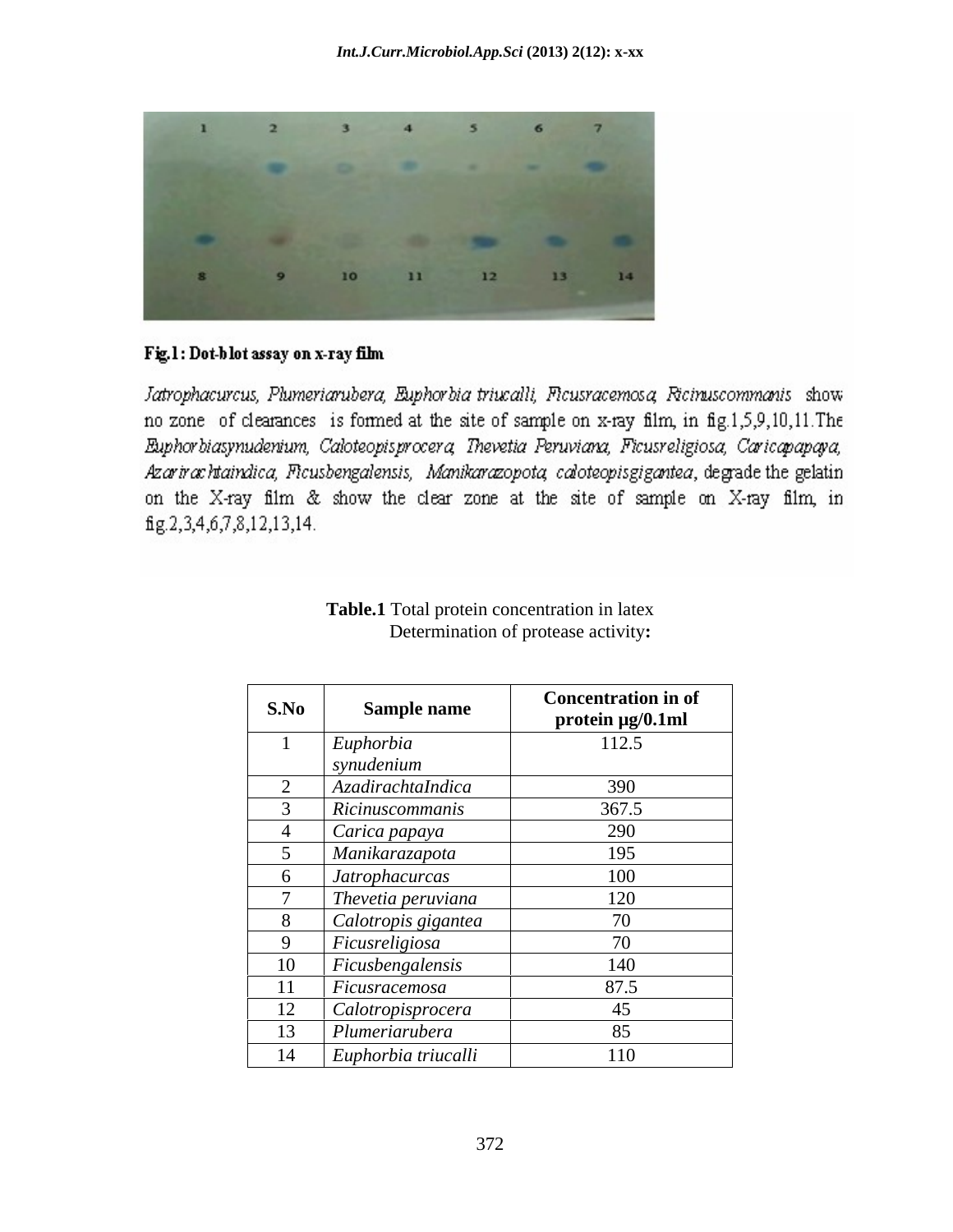|      |                                  | <b>TOTAL</b>  | <b>TOTAL</b>    | <b>TOTAL</b>   | <b>SPECIFIC</b> |
|------|----------------------------------|---------------|-----------------|----------------|-----------------|
| S.No | <b>SAMPLE NAME</b>               | <b>VOLUME</b> | <b>ACTIVITY</b> | <b>PROTEIN</b> | <b>ACTIVITY</b> |
|      |                                  | (ml)          | (unit)          | (mg)           | (unit/mg)       |
|      | $\mathbf{E}$ uphorbia synudenium |               | 796.875         | 84.375         | 9.444           |
|      | Azadirachta indica               | 7.5           | 140.623         | 82.5           | 1.70458         |
|      | Ricinus commanis                 | 7.5           | 534.375         | 90             | 5.9375          |
|      | Carica papaya                    | 7.5           | 257.8125        | 275.625        | 0.93537         |
|      | Manikarazapota                   | 7.5           | 684.375         | 105            | 6.51786         |
|      | $\int$ Jatropha curcas           | 7.5           | 506.25          | 75             | 6.75            |
|      | Thevetia peruviana               | 7.5           | 576.5625        | 337.5          | .70833          |
|      | Calotropis gigantea              | 7.5           | 403.125         | 652.025        | 0.61827         |
|      | Ficus religiosa                  | 7.5           | 637.5           | 292.5          | 2.1794          |
|      | $\mid$ Ficus bengalensis         | 7.5           | 421.875         | 525            | 0.80357         |
|      | $ $ Ficus racemosa               | 7.5           | 304.6875        | 217.5          | 1.40036         |
| 12   | Calotropis procera               | 7.5           | 520.3125        | 637.05         | 0.81675         |
| 13   | Plumeria rubera                  | 7.5           | 543.75          | 525            | 1.03571         |
|      | 14 Euphorbia triucalli           | 7.5           | 468.75          | 146.25         | 3.20513         |

**Table.2** Total proteolytic activity of latex containing plant

unit/mg, *Carica papaya* 0.93537 unit/mg, *Caloteopis procera* 0.81675 unit/mg, respectively, were as *Caloteopis gigantea*

From the above result it was concluded finger stalls, teats and immunodiagnostic that, all the selected plant containing latex from varies family show the proteolytic and its products are environmentally much activity as common biological activity. safer and these are easily recyclable or India has a large tribal population, which is regularly using plant latex for the treatment of various diseases. Though so many utilities plant latex are known but a potential source of novel proteases with their overall ethnobotanical use is still unknown that might be more helpful for development novel antibiotics from plant latex. However, before its clinical protease from fourteen various latex medicinal and industrial uses its producing plants by dot-blot X -ray film phytochemical analysis is highly needful. Most of these properties are need to be

1.70833 unit/mg, *Azarirachta indica*  explored. No doubt, plant latex is an 1.70458 unit/mg*, Ficus racemosa* 1.40036 industrially important raw material that unit/mg, *Plumeria rubera* 1.03571 can be made easily available for *Ficus bengalensis* 0.80357 unit/mg, microbial infections. In addition, there is a show the lowest specific activity 0.61827 commercialized products by using plant unit/mg . latex especially fires, glues, adhesives, production of valued products such as much cheaper antibiotics for common possibility to generate many more paints, flourings, films ,contraceptives, materials. More specifically, use of latex biodegradable in nature.Today proteases have become an integral part of the food and feed industry, and plant latex could be unique substrate specificities and biochemical properties. And hence the present study was conducted to detect the method.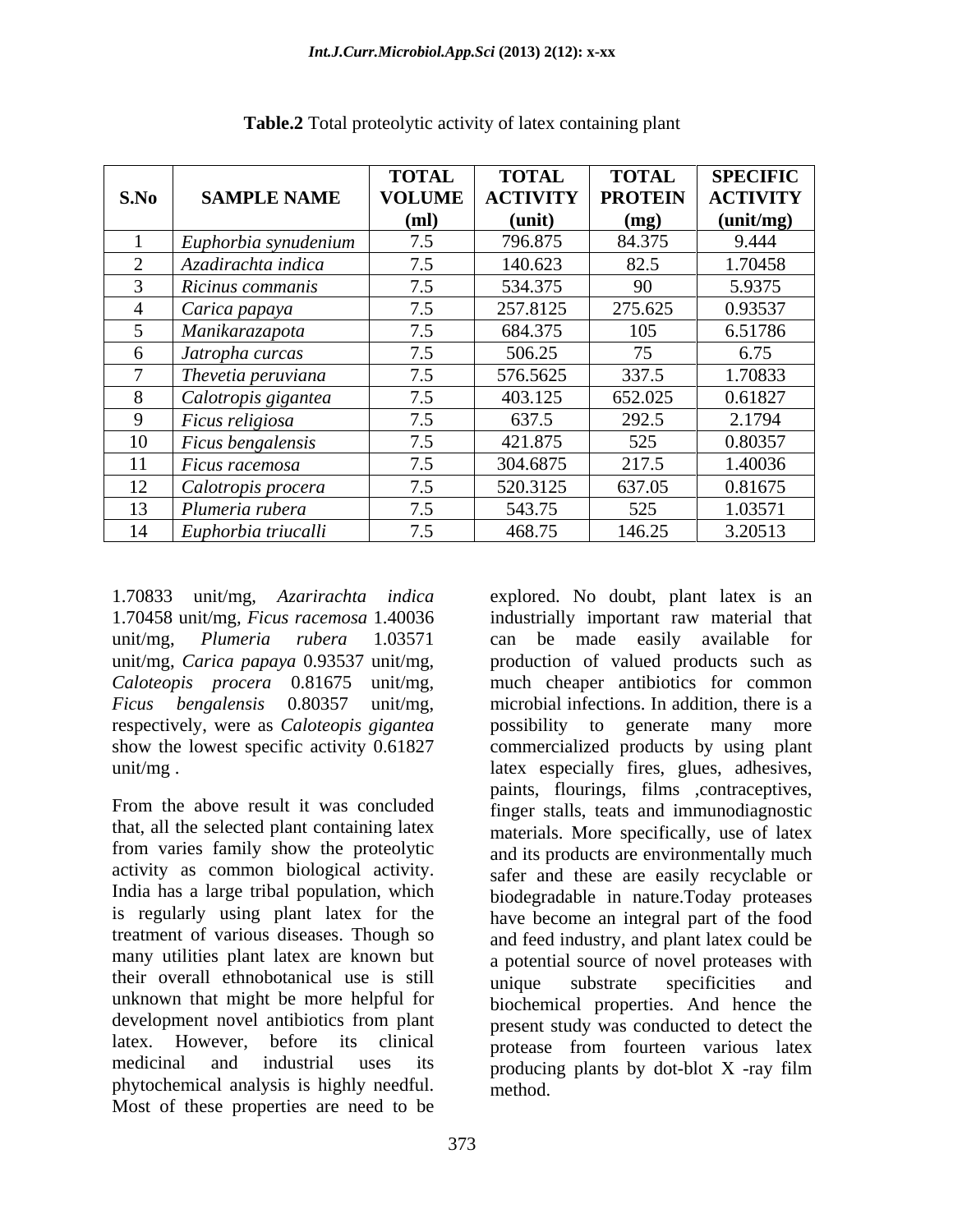- Biophys Acta; 568: 111-119.
- A.L.cheung, P.ying 1991. A method to Dussourd, D.E., and Denno R.F. 1991.<br>
detect protesse activity using Deactivation of plant defense:
- Arima K, Uchikoba T.Yonezawa H.,2000. <br>Cucumisin like protease from the latex David E. Dussourd and Robert F. Denno.
- Arribere, M.C., Cortadi, A.A., Gattuso, M.A., Bettiol, M.P., Priolo, Canals. Ecology 75:69-78 N.S. and Caffini,N.O. 1998. Comparis peptidases. Phytochem. Anal. 9, 267
- Arnon R. Papain, 1970. Methods Enzymol;<br>19. 226- 244<br>1177. 19: 226- 244.
- Azarkan M., Amrani A., Nijs M., 1997. Carica papaya latex is a rich source of Methods Enzymol; 19: 261-27<br>a class II chitinase Phytochem Lowry O.H, Rosebrough. 1951.
- C.D. Dayanand January 2013. Evaluation reagent. J.Biol.Chem193:265.<br>
of comparative total proteclytic PhanuphongChaiwut and Sci. Bt Pharm. Res. Vol.2: 47-55.
- Cohen L.W.,Coghian V.M.,1986.Cloning and sequencing of papain encoding complementary DNA. Gene, 48; 219-<br>228 Farrell B.D., Dussourd D.E. 1991.
- Dangles JL, Jones JDG: 2001. Plant Liscalation of plant defense: do latex<br>
nathogen & integrated defense and resin canals spur plant 826-833. Naturalist 138,881-900.
- Anal.biochem.218, 325-329.
- **References** Dussourd, D. E., 1993. Foraging with Abraham KJ, Joshi PN, 1979. Studies on circumventing plant defense.<br>Proteinases from *Calotronis gigantea* In Caterpillars: Ecological and Proteinases from *Calotropis gigantea* Latex. I. Purification and some Evolutionary Constraints on properties of two proteinases Foraging (ed. N. E. Stamp and T. M. containing carbohydrate. Biochim finesse: caterpillar adaptations for circumventing plant defense. In Caterpillars: Ecological and Evolutionary Constraints on Casey), pp.92 -131. London: Chapman & Hall
	- detect protease activity using Deactivation of plant defense: unprocessed x-ray film, anal Biochem: 193, 2013. behavior & secretory canals Dussourd, D.E., and Denno R.F. 1991. Deactivation of plant defense: correspondence between insect behavior & secretory canals architecture. Ecology, 72; 1383-1396.
	- Cucumisin like protease from the latex David E. Dussourd and Robert F. Denno. of *Euphorbia supine*. Phytochem. 1994. Host Range of Generalist 53:639-644. 53:639-644. Caterpillars: Trenching Permits David E. Dussourd and Robert F. Denno. 1994. Host Range of Generalist Caterpillars: Trenching Permits Feeding on Plants with Secretory Canals. Ecology 75:69–78
	- on of Asclepiadaceae latex proteases and characterization of *Morrenia* from herbivorous insects: role of and characterization of *Morrenia brachystephana* Griseb. cysteine cysteine proteases in latex. Plant J. 37 Kotaro Konno, and Chikara Hirayama 2004.Papain protects papaya trees from herbivorous insects: role of :( 3):370-8.
	- 273 Lauriere, C., 1983.Enzymes and leaf senescence. Physiol Veg; 21: 1159- 1177.
		- Liener, I.E., Friedensen B. Ficin,1970. Methods Enzymol; 19: 261-273.
	- a class II chitinase. Phytochem. 46,1319-1325. measurement with the Folin phenol Lowry O.H,Rosebrough.1951. Protein reagent. J.Biol.Chem193:265.
	- of comparative total proteolytic PhanuphongChaiwut and activity in plant lattices. Int. J. Life SaroteNitsawang. 2006. A PhanuphongChaiwut and SaroteNitsawang. Comparative Study on Properties and Proteolytic Components of Papaya Peel and Latex Proteases.Chiang Mai J. Sci. 2007; 34(1): 109-118.
	- 228. Farrell B.D., Dussourd D.E. 1991. pathogen & integrated defense and resin canals spur plant response to infection, Nature, 411; diversification. The American Escalation of plant defense: do latex and resin canals spur plant diversification. The American
- D.E. kliener 1994.Quantitative Harborne, J.B., 1993. Introduction to zymography, detection of pictogram Ecological Biochemistry, 4th edn. quantities of gelatinases. London: Academic Press, pp. 186 Ecological Biochemistry, 4th edn. 210.